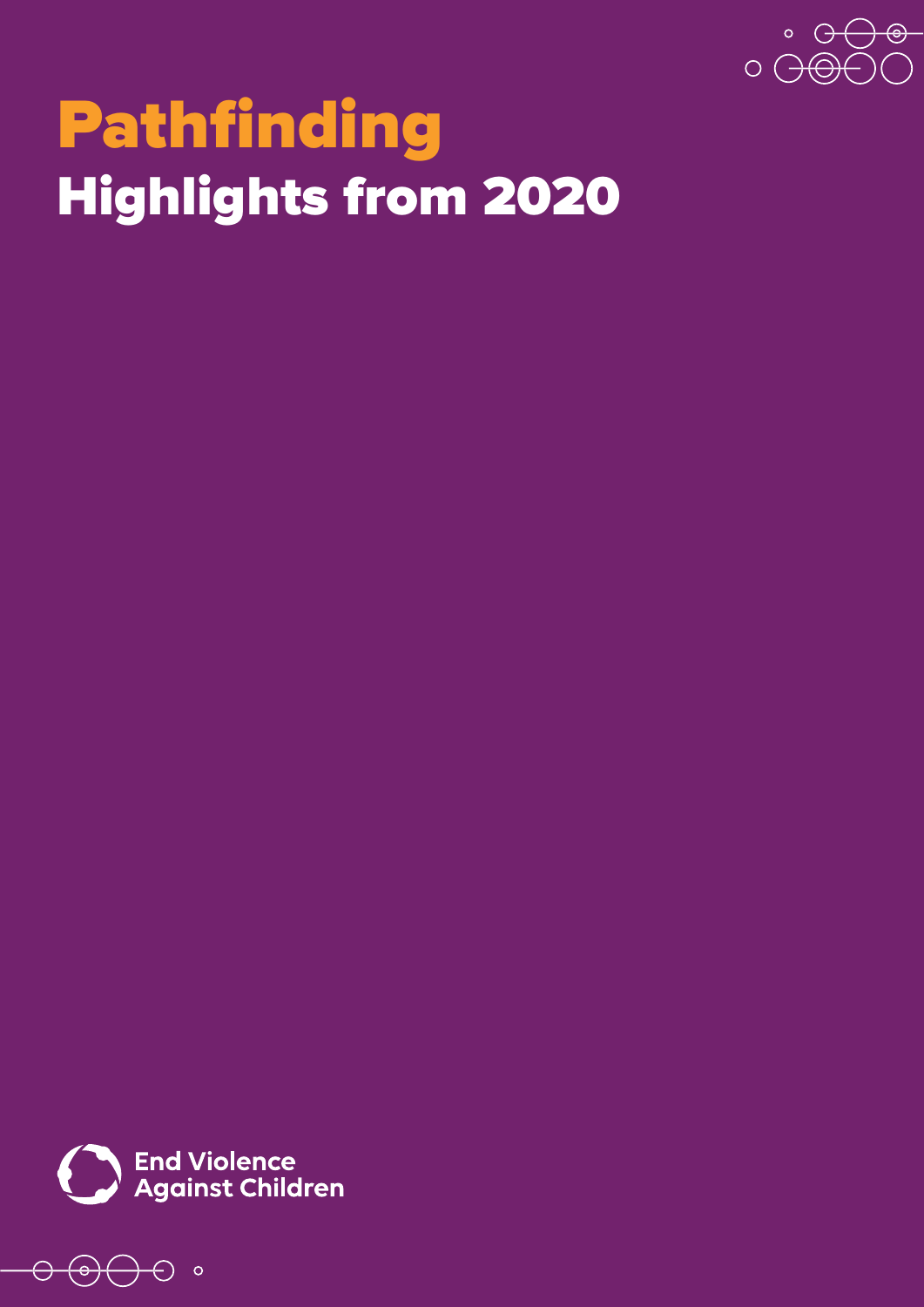

Catalysing national action to protect children has been part of the End Violence Partnership's strategy since its earliest days. In 2020, Finland, Namibia and Zambia became Pathfinding countries, bringing to 32 the number of governments making significant political and policy commitments to keep children safe. Several additional countries are on track to become Pathfinding countries in 2021.

The End Violence Partnership and partners such as UNICEF play a central role in encouraging new countries to become Pathfinders and then working with governments and civil society to create national action plans and build local networks to ensure success. In 2020, particular attention was focused on supporting five countries (Uganda, Côte D'Ivoire, the Philippines, Indonesia and Colombia) to scale up use of INSPIRE, a set of seven evidence-based strategies proven to reduce violence against children. The End Violence Partnership also invested new effort in ending corporal punishment and supporting parents and caregivers coping with the stress and hardships of the COVID-19 pandemic.

## **2020 major achievements**

- **New Pathfinding Countries:** In 2020, the End Violence Partnership welcomed three new Pathfinding countries (see above). With Namibia and Zambia joining, Africa now has nine Pathfinding countries the most of any continent.
- **Country Dashboard:** The End Violence Partnership launched a powerful new tool in 2020 to track country-level progress in protecting children from violence and inform future planning. Drawing on WHO's Global Status Report on Preventing Violence Against Children 2020 and data from [UNICEF](https://data.unicef.org) and other partners, in the year to come, the Country Dashboard will be converted into a living document based and online violence. Though the dashboard was initially designed to capture key milestones with information on demographics, national action plans, key stakeholders, and indicators on schoolin the Pathfinding process, the Partnership saw the opportunity to build a more comprehensive tool to ensure coherence across all priority initiatives — and ultimately inform strategic decisions on joint advocacy, action and investments to maximise collective impact at the national level.
- **New partners, new alliances:** The End Violence Partnership forged critical new alliances in 2020 that opened new pathways to combat violence against children — especially as the COVID-19 pandemic increased the vulnerability of children. The Partnership worked closely with Parenting for Lifelong Health to disseminate evidence-based parenting tips to more than 150 million people in 198 countries. The Partnership also broke new ground in working with faith communities through a collaboration with Arigatou International and its global network, as well as with the UN Office on Drugs and Crime to engage more with the justice sector.
- **INSPIRE Working Group:** The End Violence Partnership worked hand-in-hand with the INSPIRE Working Group in 2020 to adapt and scale up evidence-based strategies in targeted countries. Working Group members representing more than 200 organizations regularly come together to discuss their collective efforts to build capacity and chart new ways to scale up use of the seven strategies identified in the INSPIRE framework.
- **. INSPIRE in South America:** In November 2020, the Government of Colombia with key partners held a regional conference to share lessons learned on scaling up INSPIRE in South America. More than 200 representatives from government, UN agencies and civil society attended.
- **Engaging with civil society:** In 2020, the End Violence Partnership deepened its engagement with national civil society focal points in Pathfinding countries, who play an essential role in shaping and delivering national action plans. To make this happen, the Partnership relied on guidance from the CSO Forum, which ensures that civil society groups are included in policy making.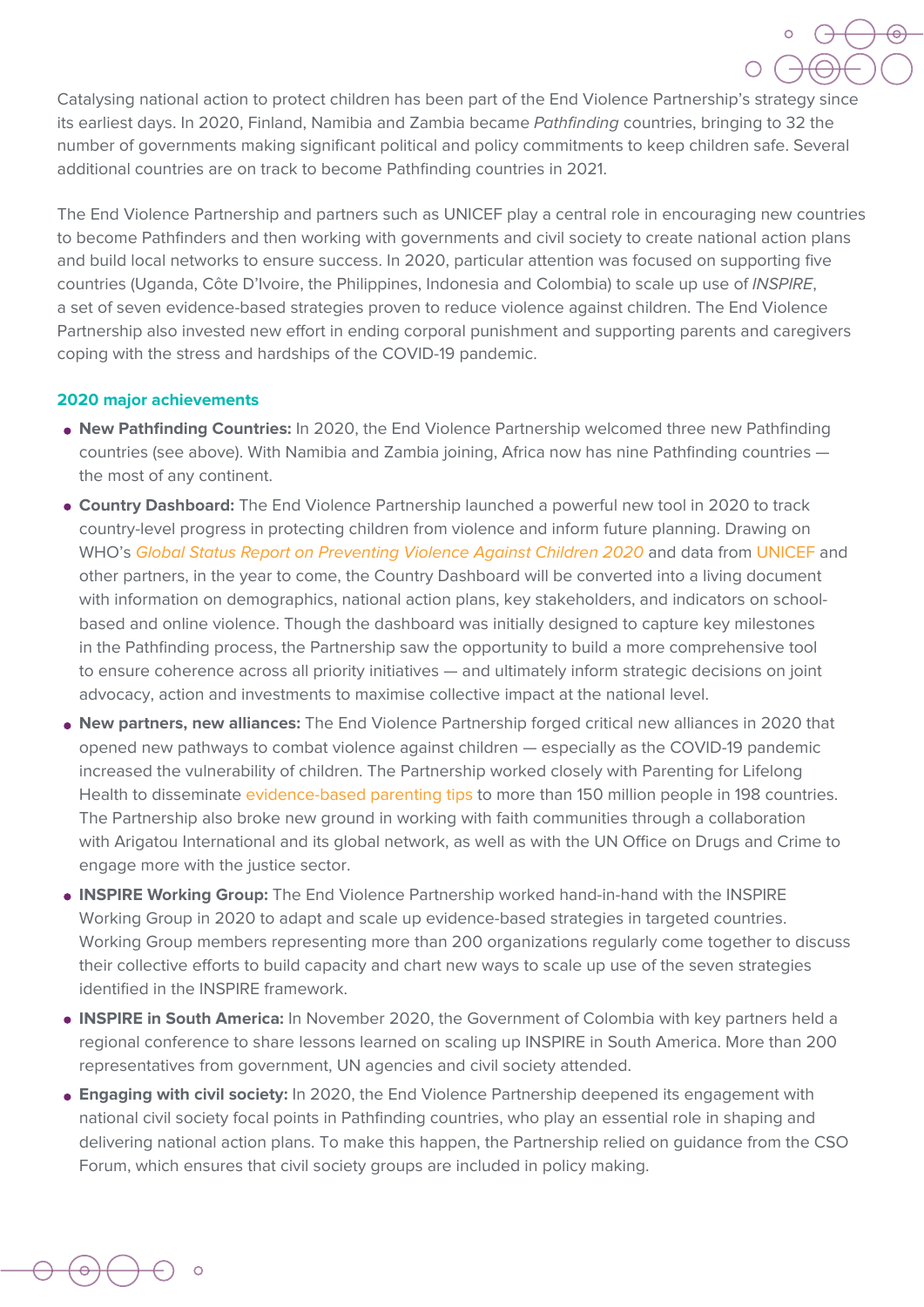## **A Groundbreaking New Report**

The Global Status Report on Preventing Violence Against Children 2020 was launched in June 2020 by WHO, UNICEF, UNESCO, End Violence Partnership, and the Special Representative of the UN Secretary-General on Violence against Children. The landmark report assesses what governments are doing to end violence against children by measuring their efforts against the evidence-based INSPIRE strategies. More than 1,000 government officials from 155 countries rated the extent to which they considered government support for the INSPIRE approaches was sufficient to reach all who need them.

The report's findings show that drastic action is needed to scale up evidence-based prevention efforts if we are to achieve the goal of ending childhood violence. For example, while most countries have laws in place to prevent violence against children, just 47 per cent of government respondents said that these laws were being enforced strongly enough to ensure that violators would be penalized. Similarly, while 56 per cent of countries provide some national support for the INSPIRE approaches, only 25 per cent of those surveyed consider this support sufficient to reach all who need it.

The report includes aggregate findings and individual country profiles for the 155 participating countries. Also included is a first-ever set of homicide numbers and rates for children under 18 at national, regional and global levels. WHO and its partners shared the report and its findings via regional launch events and national policy dialogues aimed at strengthening government support for prevention programmes, with most Pathfinding countries participating. The full report in English, executive summaries and infographics in all official UN languages, and a four-minute video summarizing the key findings and recommendations are available at https://bit.lv/2Pxz5Pz

## **What is Pathfinding?**

Since its launch in July of 2016, the End Violence Partnership has promoted the concept of Pathfinding, which aims to raise awareness, stimulate leadership commitment, galvanize action, and establish a standard of national violence prevention throughout the world. Pathfinding governments make a public commitment to do more to end violence against children and embark on a nationally-driven process to develop comprehensive, multisectoral action plans informed by evidence-based solutions such as the INSPIRE strategies. Today, 32 countries have committed to being Pathfinders, spreading the initiative's reach to every continent.

Partners across the End Violence Partnership play critical roles in the Pathfinding process. Civil society organizations bring evidence and experience from the field to inform national action plans and then mobilize civil society support for the development, implementation and monitoring of the plans. UNICEF country offices and other UN agencies support the government in convening multi-stakeholder platforms and achieving pathfinding milestones such as data collection and development of national action plans. They also provide important technical support throughout the process. Each government commits to the following action steps in the first 18 months of becoming a Pathfinding country:

- $\bullet$  Appoint a senior government focal point to lead the process.
- Convene and support a multi-stakeholder group.
- Collect, structure and analyse data on violence against children.
- Develop an evidence-based and costed national action plan that sets commitments for three to five years, and a related resource mobilization plan.
- Consult with children and adhere to partnership standards on child participation.

Country-specific data on national action plans for Pathfinding countries can be accessed on the new Country Dashboard.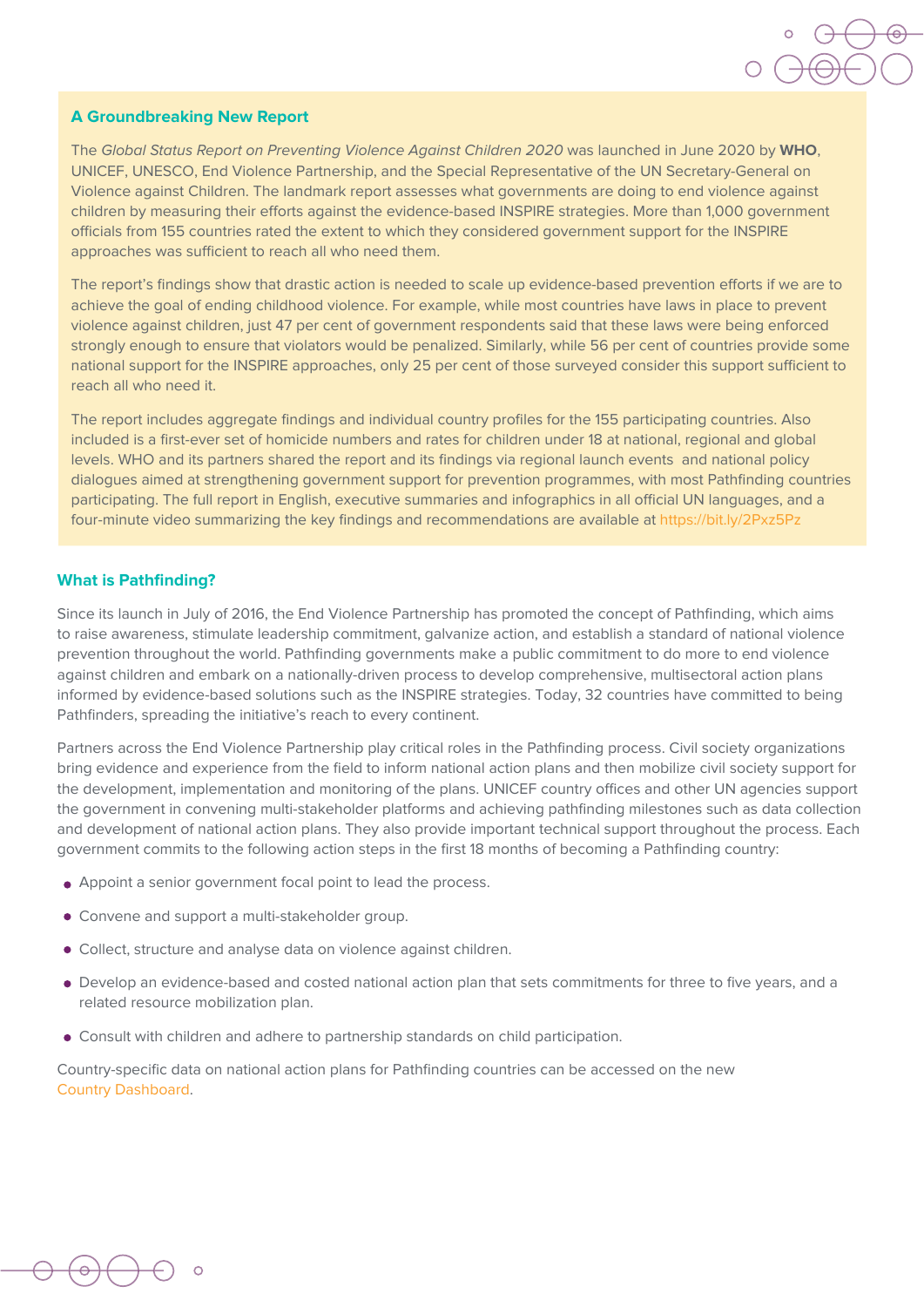## **What are the INSPIRE strategies?**

INSPIRE is a set of seven evidence-based strategies for countries and communities working to eliminate violence against children. Created by 10 agencies with a long history of child protection work – including WHO. UNICEF and the U.S. Centers for Disease Control — INSPIRE serves as a technical package and quidebook for comprehensive programming to combat violence against children.



#### **1. IMPLEMENTATION AND ENFORCEMENT OF LAWS**

INSPIRE encourages laws that ban violent punishment of children by parents, caregivers, teachers and other adults, along with laws criminalising perpetrators of sexual abuse and exploitation of children. INSPIRE also shows that laws preventing alcohol misuse and youth access to firearms and other weapons are proven to decrease violence.



## **2. NORMS AND VALUES**

INSPIRE emphasises the importance of changing harmful societal norms, which can target gender, ability level, age and other indicators. INSPIRE provides examples of effective community mobilisation and bystander intervention programmes.



#### **S. SAFE ENVIRONMENTS**

INSPIRE demonstrates that addressing "hotspots" in communities leads to reductions in violence against children. Making environments safer can halt the spread of violence throughout a community.



#### **4. PARENT AND CAREGIVER SUPPORT**

To truly stop violence against children, parents and caregivers must be engaged. INSPIRE provides ways of doing so, including home visits, group activities in community settings, and other evidence-based .programmes



## **5. INCOME AND ECONOMIC STRENGTHENING**

Violence can often be prevented if a family's financial status improves. INSPIRE outlines interventions that strengthen families' economic standing, including cash transfers, group savings and loans, and microfinance. Combining economic programmes with gender equity training leads to stronger results.

#### **6. RESPONSE AND SUPPORT SERVICES**

INSPIRE provides examples of effective counselling and therapeutic approaches, treatment programmes for juvenile offenders, and screening combined with interventions. It also includes foster care interventions for existing social welfare services.



#### **7. EDUCATION AND LIFE SKILLS**

INSPIRE provides recommendations to increase enrolment in preschools, primary schools and secondary schools, and relays the importance of safe, enabling school environments. By increasing children's knowledge about violence and sexual exploitation, children are less likely to become victims of abuse.